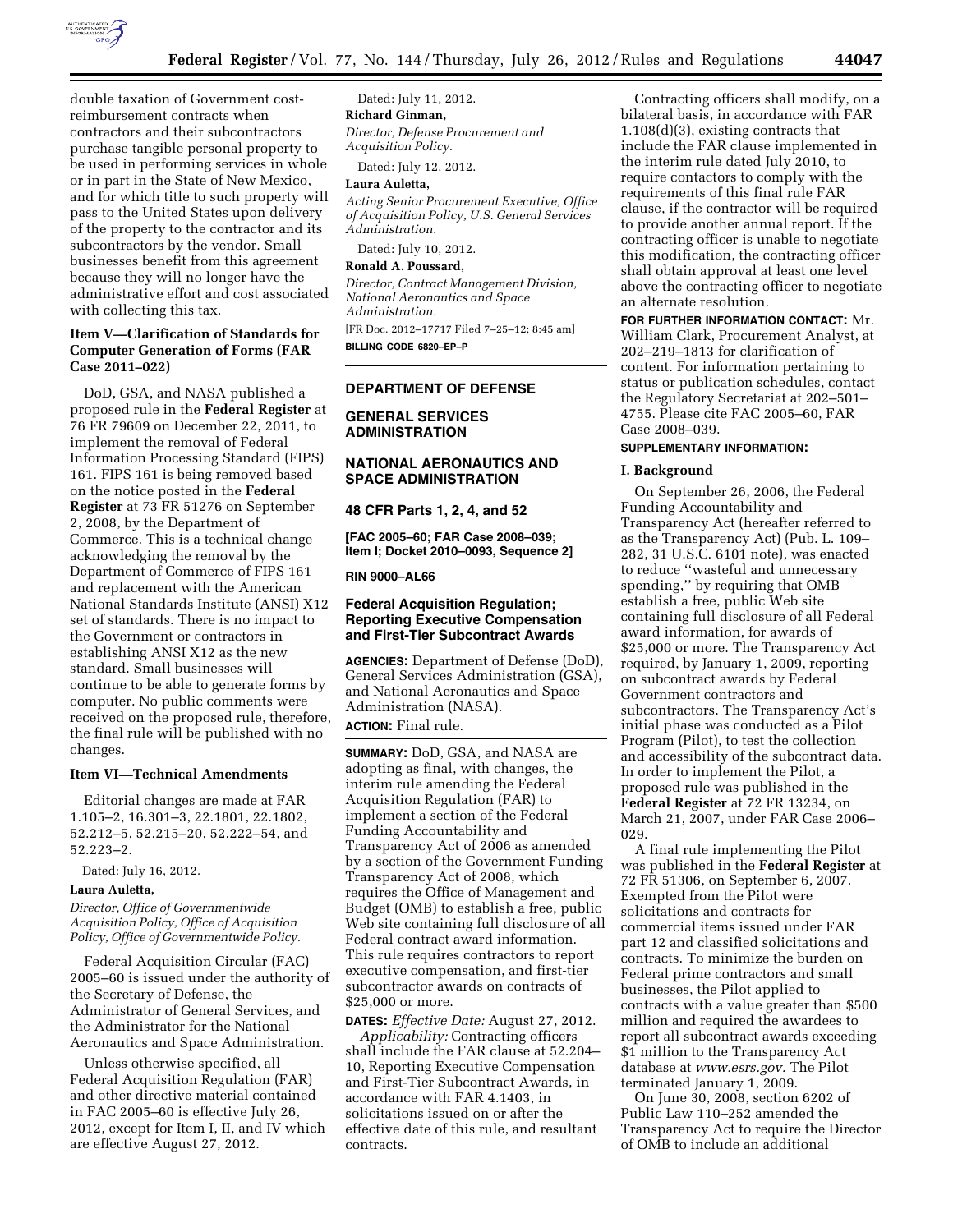reporting element requiring contractors and subcontractors to disclose information on the names and total compensation of their five most highly compensated executives.

DoD, GSA, and NASA published in the **Federal Register** at 74 FR 14639, on March 31, 2009, FAR case 2009–009, American Recovery and Reinvestment Act of 2009 (the Recovery Act)— Reporting Requirements, which required contractors receiving a Recovery Act funded contract award to provide detailed information on subcontracts, including the data elements required to comply with the Transparency Act. Although the Transparency Act reporting requirements flow down to all subcontracts, regardless of tier, the Recovery Act limited the reporting on subcontract awards to the contractor's first-tier subcontractors.

DoD, GSA, and NASA published an interim rule for public comment in the **Federal Register** at 75 FR 39414, on July 8, 2010, under FAR Case 2008–039 with the following criteria:

• Subcontract reporting would apply only to first-tier subcontracts.

• The rule would phase-in the reporting of subcontracts of \$25,000 or more—

 $\circ$  Until September 30, 2010, any newly awarded subcontract must be reported if the prime contract award amount was \$20 million or more;

Æ From October 1, 2010, until February 28, 2011, any newly awarded subcontract must be reported if the prime contract award amount was \$550,000 or more; and

 $\circ$  Starting March 1, 2011, any newly awarded subcontract must be reported if the prime contract award amount was \$25,000 or more.

• By the end of the month following the month of award of a contract, and annually thereafter, the contractor shall report the names and total compensation of each of the five most highly compensated executives for the contractor's preceding completed fiscal year.

• Unless otherwise directed by the contracting officer, by the end of the month following the month of award of a first-tier subcontract, and annually thereafter, the contractor shall report the names and total compensation of each of the five most highly compensated executives for the first-tier subcontractor's preceding completed fiscal year.

• There would be a \$300,000 gross income exception for prime contractors and subcontractors.

• Data quality requirements would apply to agencies and contractors.

The interim rule required contractors to report subcontracts of \$25,000 or more, and any modifications made to those subcontracts which changed previously reported data. The reporting requirements of the Transparency Act are sweeping in their breadth, and are intended to empower the American taxpayer with information that may be used to demand greater fiscal discipline from both executive and legislative branches of Government. The Transparency Act reporting requirements apply to all businesses, regardless of business size or ownership.

Contractors provide these subcontract reports to the Federal Funding Accountability and Transparency Act Subaward Reporting System (FSRS) at *[http://www.fsrs.gov.](http://www.fsrs.gov)* FSRS is a module of the Electronic Subcontracting Reporting System (eSRS) designed specifically to collect the Transparency Act required data.

Contracting officers will be required to modify existing contracts to cover future orders—see the Applicability section above.

#### **II. Discussion and Analysis**

DoD, GSA, and NASA published an interim rule for public comment in the **Federal Register** at 75 FR 39414, on July 8, 2010. The comments, as categorized and summarized below, were considered by the Civilian Agency Acquisition Council and the Defense Acquisition Regulations Council (''the Councils'') in the formation of a final rule.

A. Disclosure of Executive Compensation

- B. Definitions
- C. Thresholds
- D. Paperwork Burden
- E. Applicability F. Subcontract Award Data
- G. Impact on Small Businesses
- H. Reporting System
- I. Other Concerns About the Rule

*A. Disclosure of Executive Compensation* 

*Comment:* A number of respondents objected to the reporting of total compensation, as required by the rule, for several reasons including that total compensation is generally not allowable under FAR 31.205–6 or costreimbursement contracts, such information is outside the scope of the taxpayer's interest, and the information will have no practical utility. Another respondent believed that the rule should be updated with a provision that subcontractors who submit executive compensation information to the Defense Contract Audit Agency (DCAA) need not provide it to prime contractors.

A respondent requested that the rule be clarified to provide that only the allowable portion of an officer's salary is reported. Several respondents stated that total executive compensation is already being reported to the Government annually through an incurred cost submission (see FAR 52.216–7(d)).

*Response:* The public disclosure of executive compensation information implemented under this rule is a statutory requirement. The law does not limit reporting to the amount funded or reimbursed by Federal funds, nor does the law make an exception for situations in which a contractor or subcontractor is already reporting executive compensation through an incurred cost submission. Therefore, the Councils cannot create such an exception. Moreover, information reported to DCAA is not public information, and DCAA is not authorized to release that information. No change to the rule is required.

*Comment:* A number of respondents were concerned that publishing executive compensation information will create discord, envy, and turnover.

*Response:* The public disclosure of executive compensation information implemented under this rule is a statutory requirement. Contractors have publicly disclosed executive compensation through the Securities Exchange Act (SEC) of 1934 15 U.S.C. 78m(a), 78o(d) or section 6104 of the Internal Revenue Code of 1986 for years through periodic reports, prior to the advent of the Transparency Act.

*Comment:* A respondent stated that most commercial companies lack the required systems to track, monitor, and calculate the required compensation information requested for prime contractors and their first-tier subcontractors. Two respondents thought that the requirements will be burdensome because small businesses, including first-tier subcontractors, are unaccustomed to such requirements and do not have infrastructure in place to comply.

*Response:* There may be some burden (*i.e.,* one-time start-up cost for the infrastructure to collect or report the information should be a one-time cost) associated with the reporting required by this rule. Additionally, the Councils have revised the rule at FAR 52.204– 10(a) to lessen the potential burden by clarifying the definition of ''first-tier subcontractor.''

*Comment:* A number of respondents believed that executive compensation information is proprietary. They suggested that this type of information is not currently disclosed to the public,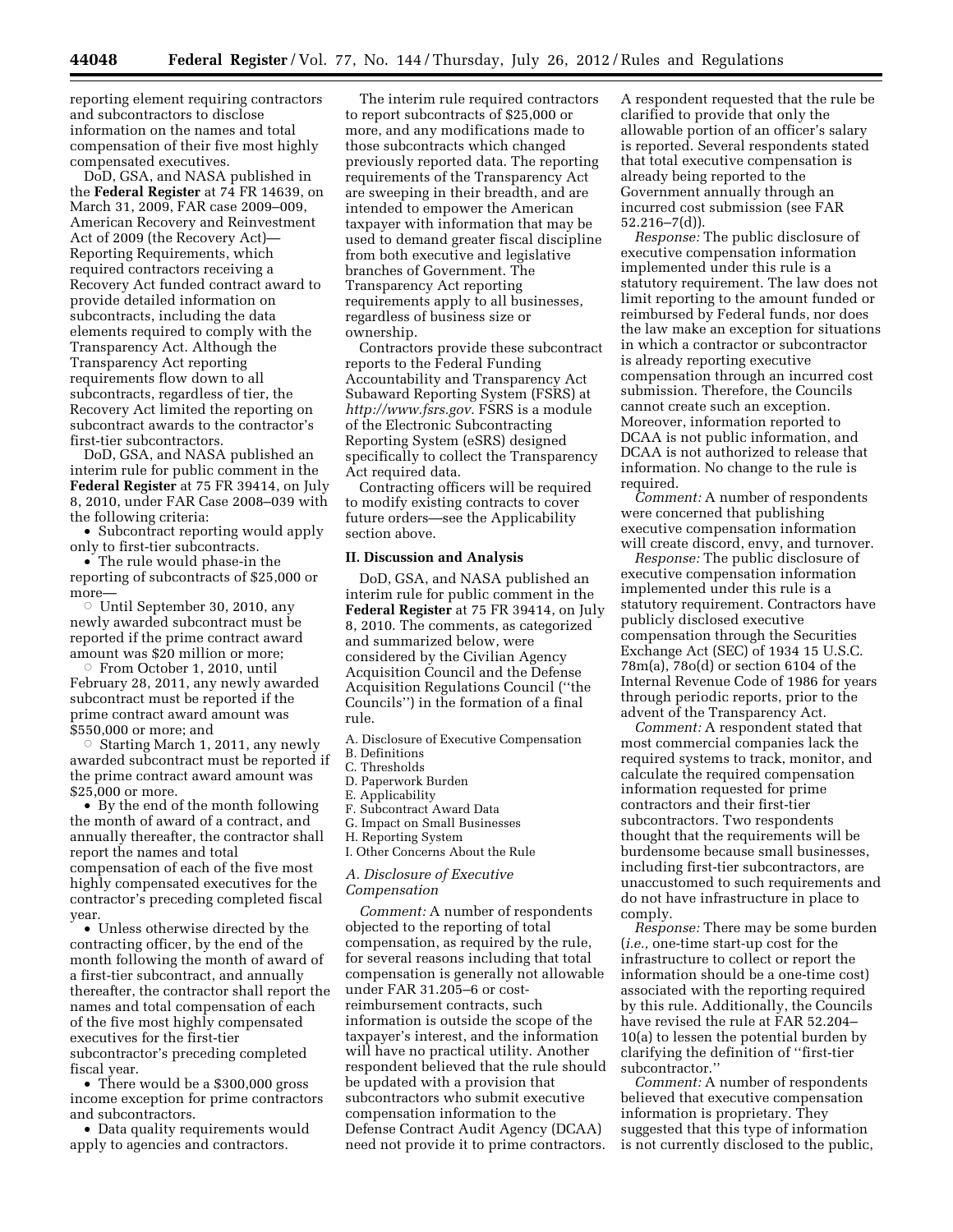even pursuant to Freedom of Information Act (FOIA) requests.

*Response:* The public disclosure of executive compensation information implemented under this rule is a statutory requirement mandated by Congress. This statute has created an exception to the usual practices for handling contractor proprietary information. The FOIA exemption for contractor proprietary information does not forbid release of this information.

*Comment:* A respondent stated that making the amount of an employee's compensation available to their Government counterparts may have a significantly detrimental impact on these critical working relationships.

*Response:* This rule implements a statutory requirement for the disclosure of executive compensation.

*Comment:* A number of respondents stated that disclosure of executive compensation may translate into safety issues for the executives, their families, and potentially, U.S. Government personnel outside the United States. The respondents opined that executives or their families could be subject to extortion, blackmail, or kidnap as a result of these disclosures.

*Response:* The public disclosure of executive compensation information implemented under this rule is a statutory requirement. This rule does not require contractors to disclose the home addresses of executives or U.S. Government personnel.

*Comment:* A number of respondents stated that disclosing compensation information will create risk that a company may lose its key personnel to raiding by competitors. According to the respondents, this potential outcome will drive some contractors and subcontractors out of the Government contracting arena and, by implication, deprive the Federal Government of access to cutting edge technologies and ideas, and increase the Government's costs by reducing competition. These respondents also suggested that competitors may be able to use compensation data for executives who serve multiple roles to determine their pricing strategies. These respondents further opined that competitors who fall below the reporting threshold set forth in the rule will have an unfair advantage.

*Response:* Disclosure of executive compensation could have some anticompetitive aspects, which may ultimately result in increased contract costs for the Government and the taxpayer. However, the public disclosure of executive compensation information implemented under this rule is a statutory requirement

mandated by Congress. The disclosure of such information was established in order to increase transparency in Government contracting. The exceptions to the disclosure requirement implemented in the rule such as the 80 percent/\$25 million exception, the \$300,000 gross income exception, and the definition of ''first-tier subcontract,'' will substantially reduce the number of contractors that would otherwise be required to report such information.

*Comment:* A number of respondents expressed the view that ''providing this information or any other type of proprietary data to prime contractors could jeopardize a contractor's competitive position''. Those respondents stated that it is not unusual for a subcontractor to be a prime contractor on one effort, and competing with that same contractor on another effort. The respondents further opined that the Government has typically not asked that subcontractors provide such proprietary information to prime contractors. Another respondent noted that ''\*  $\hspace{0.1mm}$  \*  $\hspace{0.1mm}$  \* currently this data is being requested and stored on a public facing Web site'' (*[www.ccr.gov](http://www.ccr.gov)*), and questioned how the Government would ensure that the data is protected from hackers or inadvertently disclosed by a contracting officer.

*Response:* The correct interpretation of the nature of the statute and rule is that prime contractors will not hold the information to themselves, but instead must enter the information into a database; the compensation information will be available on the internet to everyone as public information.

*Comment:* A number of respondents recommended revising the rule to require a flowdown clause to allow subcontractors to report executive compensation directly to the Government. They indicated that flowing down the requirement would reduce the administrative burden on the prime. One respondent recommended a ''safe harbor'' for prime contractors to address situations in which subcontractors fail to provide the information, so that any failure does not reflect negatively on the prime contractor's performance evaluation. A respondent recommended revision of the rule expressly permitting prime contractors to rely on their subcontractors' determinations as to whether they must disclose compensation data under the rule.

*Response:* The Federal Government has no privity of contract with subcontractors and is therefore reluctant to establish communication channels that could potentially be construed as creating a contractual relationship. The

Federal Government has privity of contract only with the prime contractor. Therefore, the prime contractor will be held accountable for ensuring that their subcontractors provide the necessary information for contract compliance. Because Transparency Act reporting is statutorily required, compliance with reporting should remain a consideration as a past performance evaluation element.

*Comment:* A respondent indicated that no process exists to ensure accuracy in reporting executive compensation, either to verify or monitor the accuracy of reported information. Several respondents requested clarification of the contractor's obligation to verify the accuracy of its subcontractor's information. One stated that the prime cannot guarantee the accuracy of the disclosures and should not be responsible for their accuracy.

*Response:* The law requires a searchable Web site for reporting, and FSRS at *[www.fsrs.gov,](http://www.fsrs.gov)* is the reporting tool used by the Federal Government to reduce contractor burden. One of the features of FSRS that will mitigate the burden of prime contractor reporting of first-tier subcontractor executive compensation is the capability of the FSRS system to pre-populate FSRS entries with information from other Government systems including the Central Contractor Registration (CCR). Furthermore, the clause at FAR 52.204– 10(d)(3) indicates that the prime contractor is required to report the names and total compensation of the five most highly compensated executives for each first-tier subcontractor. The prime contractor should (1) hold first-tier subcontractors responsible for complying with this contractual reporting requirement under its contract with the Federal Government; and (2) hold the first-tier subcontractor responsible for guaranteeing the accuracy of the compensation information.

*Comment:* A respondent recommended that the rule end the prime contractor's obligation to report first-tier subcontractor information upon completion of the subcontract.

*Response:* The final rule was revised at FAR 52.204–10(f) and requires reporting first-tier subcontractor's information (including executive compensation) at least once, but further reporting is not required upon the completion of the first-tier subcontract.

*Comment:* Several respondents noted that all contractors, whether large or small, are required to provide the requested compensation data on the CCR. They opined that it is redundant to ask prime contractors to submit data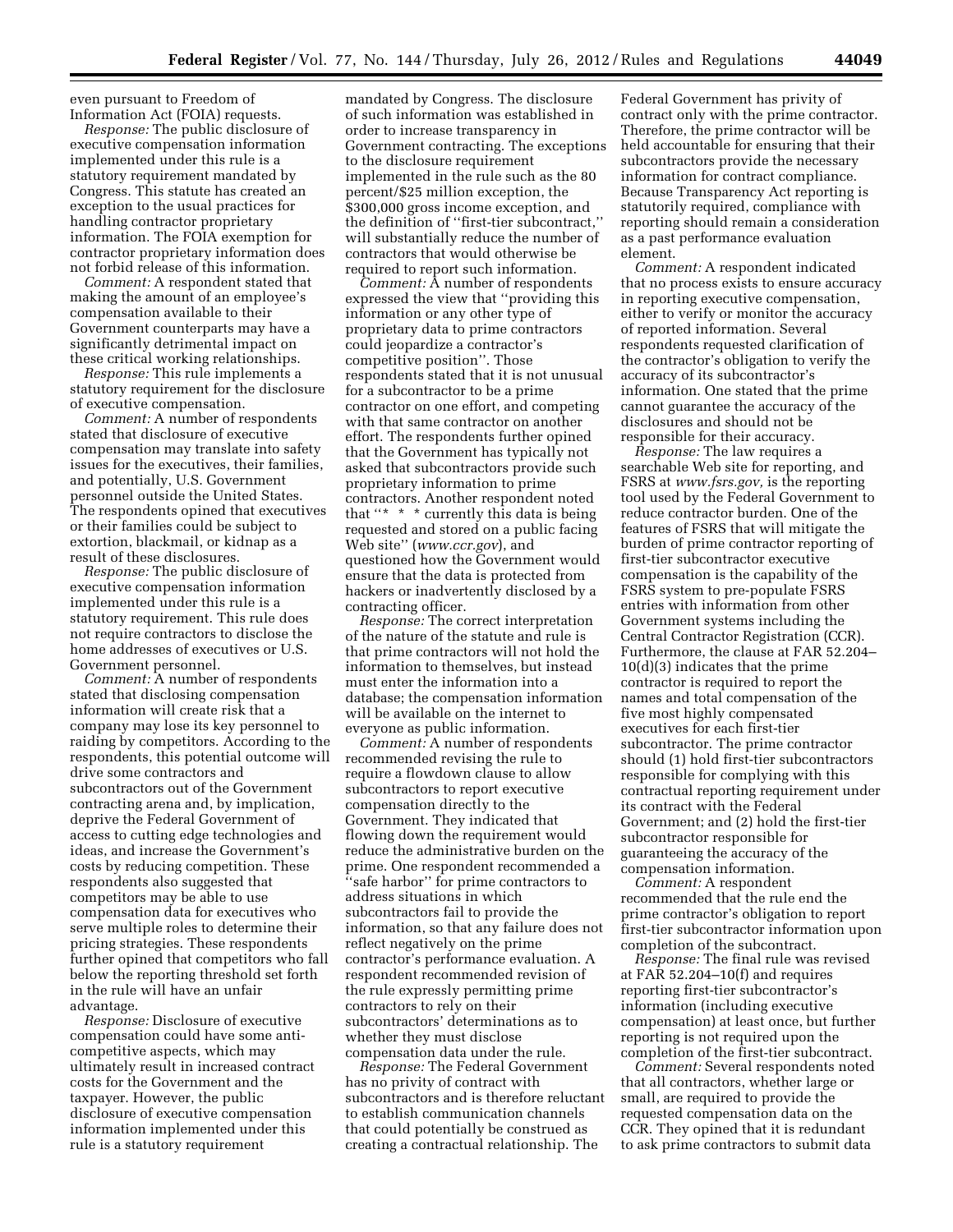on their first-tier subcontractors in *[www.fsrs.gov](http://www.fsrs.gov)* when such information already resides in the CCR. Those respondents also stated that since all contractors are required to furnish compensation data on the CCR, the Government should consider eliminating the requirement for the prime contractor to report its subcontractor's compensation data on *[http://www.fsrs.gov.](http://www.fsrs.gov)* 

*Response:* The Transparency Act requires that information on Federal awards (Federal financial assistance and expenditures) be made available to the public via a single, searchable Web site, which is *[www.USASpending.gov.](http://www.USASpending.gov)* FSRS is the reporting tool Federal prime awardees (*i.e.,* prime contractors and prime grants recipients) use to capture and report subaward and executive compensation data regarding their firsttier subawards to meet the Transparency Act reporting requirements. To ensure consistency between the *FSRS.gov*  system and other Government systems, the *FSRS.gov* system is designed to pull in data from other feeder systems (*e.g.,*  CCR). There is no requirement for subcontractors to be in CCR. Thus, it is not the case that all subcontractors will be in CCR. So, eliminating the requirement for the prime contractor to report its subcontractor's compensation data on *<http://www.fsrs.gov>*would not allow the Government to meet the intent of the Transparency Act. The prime needs to report the first-tier subcontractor information at *[http://](http://www.fsrs.gov)  [www.fsrs.gov.](http://www.fsrs.gov)* However, if a first-tier subcontractor is otherwise registered in CCR, the first-tier subcontractor's executive compensation information from their CCR record may be pulled into the prime contractor's FSRS report when the prime contractor enters the first-tier subcontractor's information as it appears in the CCR record. The Councils added clarification language at FAR 52.204–7 to make contractors aware that data may be required by the Transparency Act when registering in CCR. Also, a corresponding change was made at FAR subpart 2.1.

*Comment:* Several respondents believed that the rule and CCR guidance conflict when it comes to defining the public company exemption, and recommended that the final rule and CCR guidance be reissued to define the contractor's executive compensation to include ''all affiliates''. A respondent recommended that the rule be revised to state that reporting is not required if the total compensation of the contractor's executives or the executives of its parent company (in the case of wholly owned subsidiaries) is already available to the public, regardless of whether it was

filed with the U.S. Government, a State government, or a foreign government. One respondent believed that the rule appropriately places the disclosure requirement with the entity that receives the contracts.

*Response:* The rule and CCR guidance do not conflict. CCR requires reporting of executive compensation, under certain circumstances, by the legal entity to which this specific CCR record, represented by a Data Universal Numbering System (DUNS) number, belongs. The rule requires reporting by the contractor. The contractor is the legal entity that signed the contract. The contractor, except in certain circumstances as specified in FAR 4.605(b), has to have a DUNS number to be a Government contractor and receive a contract award. There may be legal entities that are not publicly traded but are wholly owned by public companies. However, the statute did not make an exception for reporting of a legal entity at lower levels of a publicly traded company if the parent company already discloses the executive compensation through the Securities and Exchange Commission (SEC) reporting. The exceptions for reporting executive compensation are based in the statute. Therefore, the Councils cannot create an exception for information already available through other sources. No change to the rule is required.

*Comment:* A respondent indicated that in order to keep total compensation information confidential within the company, the rule forces the company to limit internal access to the CCR system. This will require the respondent to modify its existing business practices, and to restrict access away from individuals whose job responsibilities normally include accessing and updating the CCR system.

*Response:* The respondent's possible internal adjustments to comply with reporting requirements of the rule are noted. However, even though the information will not be viewable in CCR by the general public, the executive compensation will be made public (including to contractor employees), if not already as a result of SEC filings, through other Government systems (*e.g., USASpending.gov*) when matched with a Federal award to that company.

*Comments:* Several respondents requested that the subsidiaries of a parent company limit the executive compensation reporting to the parent company. A respondent had a concern with the reporting requirement, and its effect on joint ventures since there are no officers in a joint venture. Several respondents requested modification to the reporting requirements to exempt

from reporting institutions of higher education, hospitals, other non-profit organizations and organizations that do not have salaries or other compensation as defined in the rule. A respondent requested changes in the exemption for reporting the percentage and amounts of annual gross revenue, and potential for disparities in reporting between companies. The respondent also requested clarification on an exemption when the executive compensation was provided in the last completed fiscal year.

*Response:* The thresholds and exemptions in the rule at FAR 52.204–  $10(d)(1)$ ,  $(d)(3)$ , and  $(g)$  are based in the statute. The Transparency Act reporting requirements apply to all businesses, regardless of business size or ownership, and the Act did not make exceptions for subsidiaries of a parent company, joint ventures, institutions of higher education, hospitals, and other non-profit organizations. The disclosure of executive compensation is required annually for individuals who manage the contractor entity. Thus, the reporting requirement includes officers, executives, and other individuals who perform management functions for the contractor even though they may not have a formal title. Additionally, the Transparency Act established the gross revenue amounts that are reflected in the rule.

*Comment:* A number of respondents submitted general comments regarding the rule's executive compensation reporting requirements. A respondent was concerned about the rationale behind the rule and believed that it is ''pure politics.'' Several respondents had concerns about the rule's impact on acquisitions under the Recovery Act, and the rule's disclosure requirements. A respondent was concerned that the Recovery Act procurement contracting officers required the disclosure information with an offeror's response to a request for proposal, but noted that neither the interim rule nor the Transparency Act provides for such disclosure. The respondent requested that the Councils issue guidance stating that the disclosure information is only required postaward. A respondent was concerned that the rule overestimates the degree to which contractors are already reporting the disclosure requirements under the Recovery Act, and believed that the Councils' reliance upon the Recovery Act as a substitute for rulemaking required by the Transparency Act, and the Government Funding Transparency Act is improper. The respondent believed that the Councils obscured the application of the reporting requirements, and negatively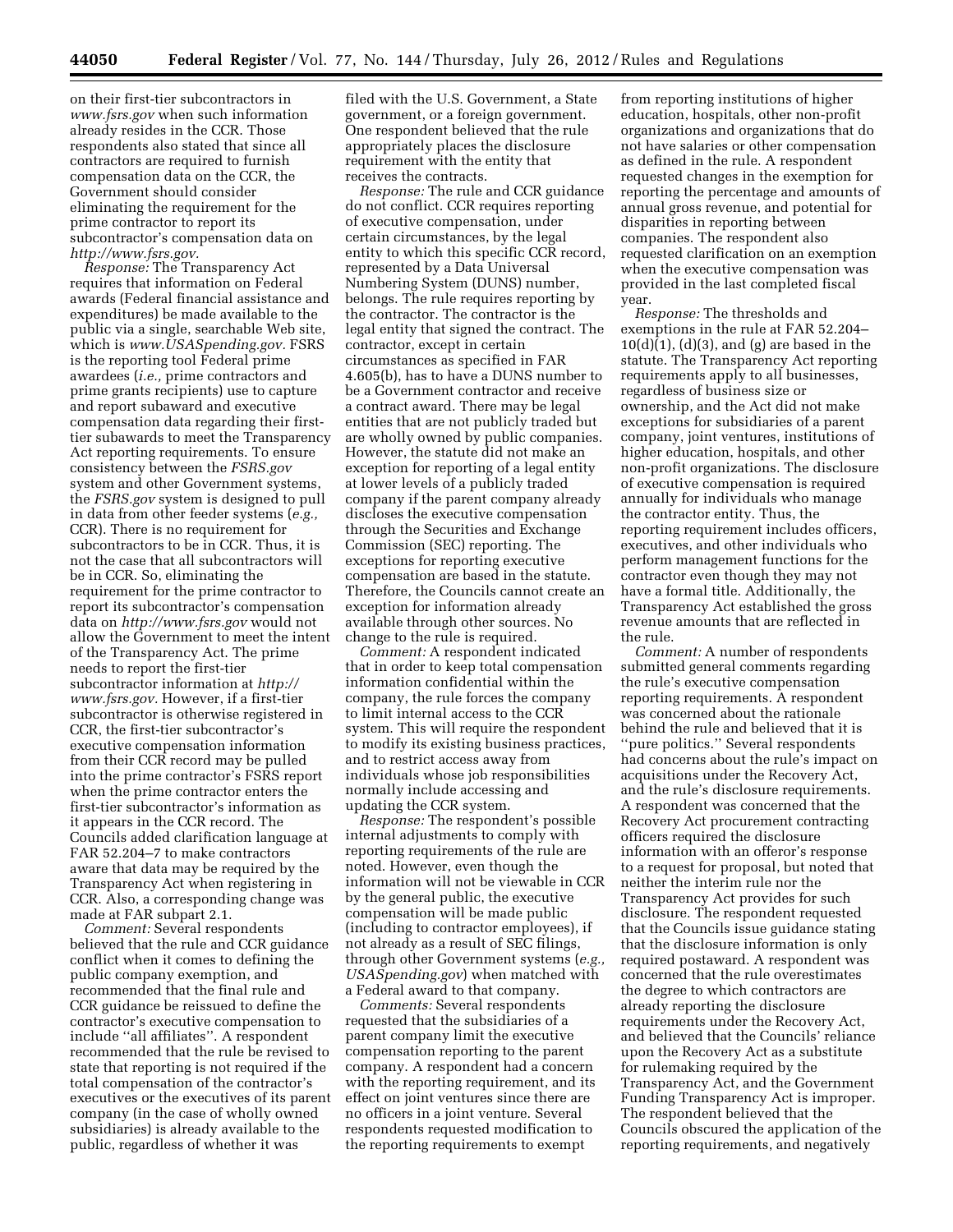impacted contractors' understanding of their application to other Federal procurements by imposing the disclosure requirements for the first time under the Recovery Act. The respondent suggested that the rule be amended to allow the Councils additional time to fully consider important comments, and contractors' time to prepare and assess the implication of the reporting requirements.

*Response:* The impetus for the rule is the Federal Funding Accountability and Transparency Act of 2006 (Transparency Act), which is intended to empower every American with the ability to hold the Government accountable for each spending decision. With respect to the respondent requesting guidance stating that the disclosure information is only required postaward, FAR 52.204–10(c)(2) and  $(c)(3)$  (now  $(d)(1)$  and  $(d)(3)$ ) provide disclosure requirements. FAR 52.204– 10(d)(1) requires a prime contractor as a part of its annual registration requirement in the CCR database to report the names and total compensation of each of its five most highly compensated executives for its preceding completed fiscal year. FAR 52.204–10(d)(3) requires that the prime contractor disclose first-tier subcontract information by the end of the month which follows the month of award of a first-tier subcontract award with a value of \$25,000 or more, and annually thereafter. The decision to proceed with implementation of this rule is not based on an overestimate of the degree to which contractors are already reporting the disclosure requirements under the Recovery Act. After publication of FAR Case 2006–029, and implementation of the Recovery Act (inclusive of reporting prime and first-tier subcontractors' total compensation for the five most highly compensated executives), published under FAR case 2009–009, there was a reasonable basis for implementation of the Transparency Act. Additionally, as stated in the interim rule, the Councils implemented the Transparency Act in a phased-in approach to allow for a more manageable Transparency Act implementation.

#### *B. Definitions*

*Comments:* Several respondents were concerned with the rule's use of the term ''executive.'' Generally, the respondents believed that the rule's definition could cause non-executive employees to face public disclosure of their compensation. The respondents pointed out that the statute is limited to ''officers,'' and urged the Councils to

narrow the definition to ''corporate officers'' or ''partners'' of the company.

*Response:* The statute used both terms "officer" and "executive." To avoid any ambiguity, the FAR only uses ''executive''. The disclosure requirement is for the compensation of individuals who manage the contractor entity. Thus, the reporting requirement includes officers, executives, and other individuals who perform management functions for the contractor even though they may not have a formal title. By defining ''executive'' to mean officers, managing partners, or any other employees in management positions, the rule provides the contractor with the maximum flexibility to determine its executives for the purposes of the reporting requirements.

*Comment:* Several respondents requested that the Councils define ''subaward'' in a manner consistent with OMB Circular A–110 for an organization that receives Federal grants and contracts. A respondent preferred that the FAR follow the grants guidance, which would require incorporating into the FAR the definition of ''subawards'' in paragraph (ff) of section 2 of Appendix A to OMB Circular A–110, found at 2 CFR 215.2(ff).

*Response:* The term ''subaward'' does not require definition in the rule for the purpose of consistency with OMB Circular A–110(ff)/2 CFR 215.2(ff), which provides guidance to Federal agencies on the administration of grants to and agreements with institutions of higher education, hospitals, and other non-profit organizations. The term ''subaward'' is not used in the rule, and providing a definition for the term without using it as a function of the rule would not be prudent and could cause confusion.

*Comment:* A respondent requested that the Councils define the term ''subcontract.'' The respondent stated that the term is only defined in FAR part 44. Another respondent was concerned that the definition of ''firsttier subcontractor'' differs from the definition used in the September 2007 clause, and noted the definition excluded contracts that provide supplies or services benefiting two or more contracts. The respondent recommended revising the definition of ''first-tier subcontract'' to mean ''a subcontract awarded by a contractor solely and directly to furnish supplies or services (including construction) for the performance of a prime contract, but exclude supplier agreements that benefit two or more contracts.'' Another respondent believed that the definition for "first-tier subcontract" is unclear, overly broad, and requested that the

definition be revised to emphasize that all vendor supply and service agreements are excluded from the rule.

*Response:* The term ''subcontract'' does not need to be defined, as the definition of ''first-tier subcontract'' is sufficient to meet the intended purpose of the Transparency Act. The specific changes of the definition of ''first-tier subcontract'' recommended by the respondents are not necessary, as the recommended changes may restrict the reporting of relevant first-tier subcontracts that should be reported. However, the Councils have made changes at 52.204–10(a) to ensure clarity, and to eliminate the potential that contractors may report long term vendor agreements for material or supplies, which are outside the scope of the core functions of a contractor's contract with the Government.

*Comment:* A respondent suggested that a definition of ''month of award'' be added to the rule.

*Response:* The Councils have added a definition of ''month of award'' at 52.204–10(a).

*Comment:* A respondent was concerned with how contracting officers are interpreting the rule's exclusion of classified contracts. The respondent indicated that contracting officers are interpreting the term to mean contracts where the document itself is classified. To ensure proper implementation of the exemption, the respondent recommended that the rule, in FAR 1.1401 and 1.1403, reference the FAR 2.101 definition for ''classified contract.''

*Response:* The Councils have revised the rule at FAR 4.1401, 4.1403 and 52.204–10(c) for consistency with the statute, which indicates that nothing in the statute requires disclosure of classified information.

#### *C. Thresholds*

*Comment:* A number of respondents requested that the threshold for including the clause in contracts be increased. One respondent recommended that this clause only apply to sole source contracts over \$1 million and competitively awarded contracts over \$50 million. Another respondent thought that the Government could report 80 percent of all contract activity by selecting only 20 percent of the largest contracts. A respondent recommended that the Government conduct another pilot program to assess the true cost to report contracts at \$25,000, and above to assess the true extent to which reporting such low dollar value subcontracts is useful to the public in reducing wasteful and unnecessary spending.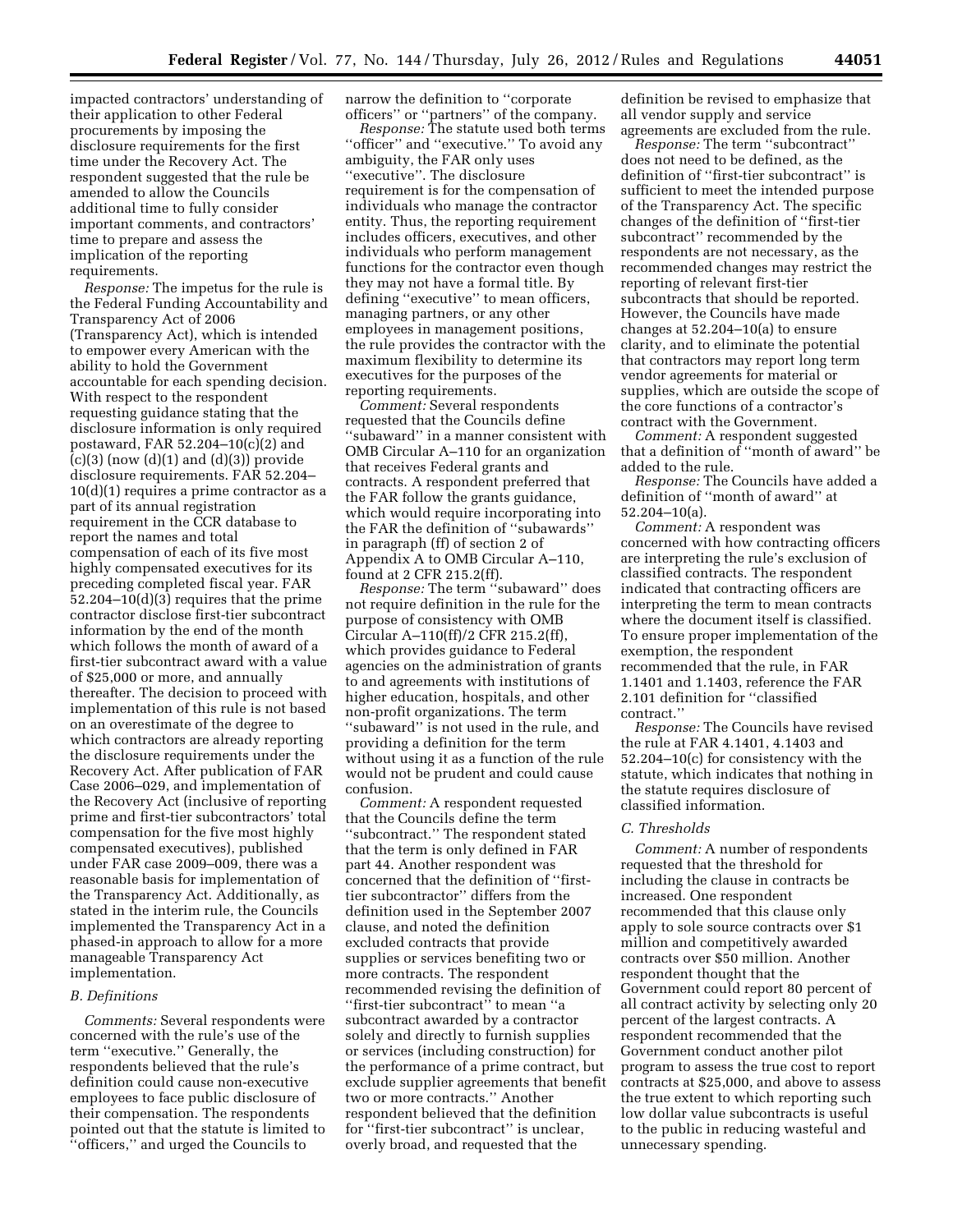*Response:* The Transparency Act requires the full disclosure of all Federal award information for awards of \$25,000 or more.

*Comment:* A respondent wanted to see all the applicability details laid out in a concise flow chart so that all contractors can easily decipher the rule.

*Response:* The applicability of FAR 52.204–10, Reporting Executive Compensation and First-Tier Subcontract Awards, is clear on its face. Also, additional information is available at *[https://www.fsrs.gov/,](https://www.fsrs.gov/)* which provides responses to frequently asked questions, a user guide, and gives an explanation of FSRS.

*Comment:* A respondent thought that the rule does not provide sufficient guidance concerning its applicability to indefinite-delivery indefinite-quantity (IDIQ) contracts, and that the rule should be revised to state that the thresholds are to be applied at the order level.

*Response:* The applicability section of the interim rule published in the **Federal Register** on July 8, 2010, at 75 FR 39414, required that contracting officers modify existing IDIQ contracts on a bilateral basis in accordance with FAR 1.108(d)(3) to include the clause for future orders. This includes modifying blanket purchase agreements under IDIQ contracts. IDIQ contracts include Federal Supply Schedule contracts and task and delivery-order contracts such as Governmentwide acquisition contracts.

#### *D. Paperwork Burden*

*Comments:* A respondent was concerned about the potential unintended and unnecessary burden the rule will have on wholesale distributors who distribute products for hundreds of vendors who will independently report the same information. The respondent believed that the rule will impose additional burdens and costs that will affect the healthcare system in general, as the information required to be reported by prime contractors is duplicative of information separately required of first-tier subcontractors. A respondent was concerned with the rule's assumption that the executive compensation is an annual reporting requirement. The respondent suggested that the Councils' estimate does not take into account time required to provide information from privately held companies, and that the estimated cost is based on the number of firms that may have to report, not the actual number of reports required because of contract awards. The respondent believed that using contract awards is clearly a better basis for estimating the

reporting requirements. The respondent also believed that some executive compensation data will need reporting multiple times, and that the rule does not exempt firms that have previously disclosed in the current fiscal year from reporting a second, third, or hundredth time.

*Response:* The time required to conduct research and obtain information specifically for the disclosure of compensation information, especially from first-tier subcontractors, was not considered in the public reporting burden published with the interim rule. FAR 52.204–10(d) provides that the contractor is required to report the five most highly compensated executives for each first-tier subcontractor. Many of the required subcontract award data elements will be pre-populated by the Government. Information not pre-populated (*e.g.,*  first-tier subcontractor name, address, primary place of performance subcontract number, subcontract amount, description of product or service, etc.), should be readily known or available to the contractor to permit ease in reporting. Disclosing compensation and the first-tier subcontract award information may require updating, but such updating will be infrequent and, at best, not more than once a year. The rule will have an impact on all Government contractors including healthcare wholesale distributors. However, because the reporting system is designed to prepopulate disclosures from CCR into FSRS, wholesale distributors will not necessarily independently report the same information for hundreds of vendors that will also disclose the required compensation information. The revisions to the definition of ''first-tier subcontractor'' allow some flexibility for the contractor to determine its first-tier subcontractors. FAR 52.204–10(a) eliminates the potential for contractors reporting vendor agreements that benefit multiple contracts and/or are generally considered a part of a contractor's general and administrative expenses or indirect cost. The reporting requirements are not necessarily new, and were first introduced to Government contractors on September 6, 2007, under FAR case 2006–029, and later on March 31, 2009, as part of the reporting requirements for the American Recovery and Reinvestment Act of 2009, under FAR case 2009–009. The reporting requirements in these FAR cases provided Government contractors, first-tier subcontractors, and those wishing to do business with the Government ample time to anticipate

implementation of the statutory reporting requirements, and the ability to comply with the requirements once they became mandatory.

#### *E. Applicability*

1. Commercial Items, Including Commercially Available Off-the-Shelf (COTS) Items

*Comment:* A number of respondents requested that the requirement to disclose executive compensation not apply to commercial item and COTS contracts. The respondents provided various reasons for the request including that the disclosure requirement—

• Conflicts with the Federal Acquisition Streamlining Act of 1994 (Pub. L. 103–355);

• Should not apply to privately held contracts; and

• Is not supported by any evidence of a meaningful nexus between the amount a contractor pays in executive compensation and the likelihood the procuring agency is paying fair and reasonable prices for that contractor's goods and services.

A respondent indicated that FAR 52.204–10, Reporting Executive Compensation and First-Tier Subcontract Awards, is not an applicable commercial item clause as shown in FAR 52.301.

*Response:* The Transparency Act makes no exception for contracts involving the acquisition of commercial or COTS items, nor does it specifically state applicability to commercial items. The clause is shown as applicable to commercial items in FAR 52.301.

Pursuant to the requirements of 41 U.S.C 1906 (formerly 41 U.S.C. 430), the FAR Council has determined that it is not in the best interest of the Federal Government to exempt commercial item contracts from coverage under this rule, given that the Transparency Act was enacted to reduce ''wasteful and unnecessary spending''. Further, pursuant to the requirements of 41 U.S.C. 1907 (formerly 41 U.S.C. 431(a), and (b)), and 41 U.S.C. 104 (formerly 41 U.S.C. 431(c)) OFPP has determined that it is not in the best interest of the Government to exempt COTS items contracts from coverage under this rule (see 75 FR 39414). The Act required that OMB establish a free, public, Web site containing full disclosure of all Federal contract award information. Therefore, contracts for commercial items and COTS items must be reported.

FAR 52.204–10 is included in 52.212– 5, Contract Terms and Conditions Required to Implement Statute or Executive Orders—Commercial Items, which is prescribed at 12.301(a)(4).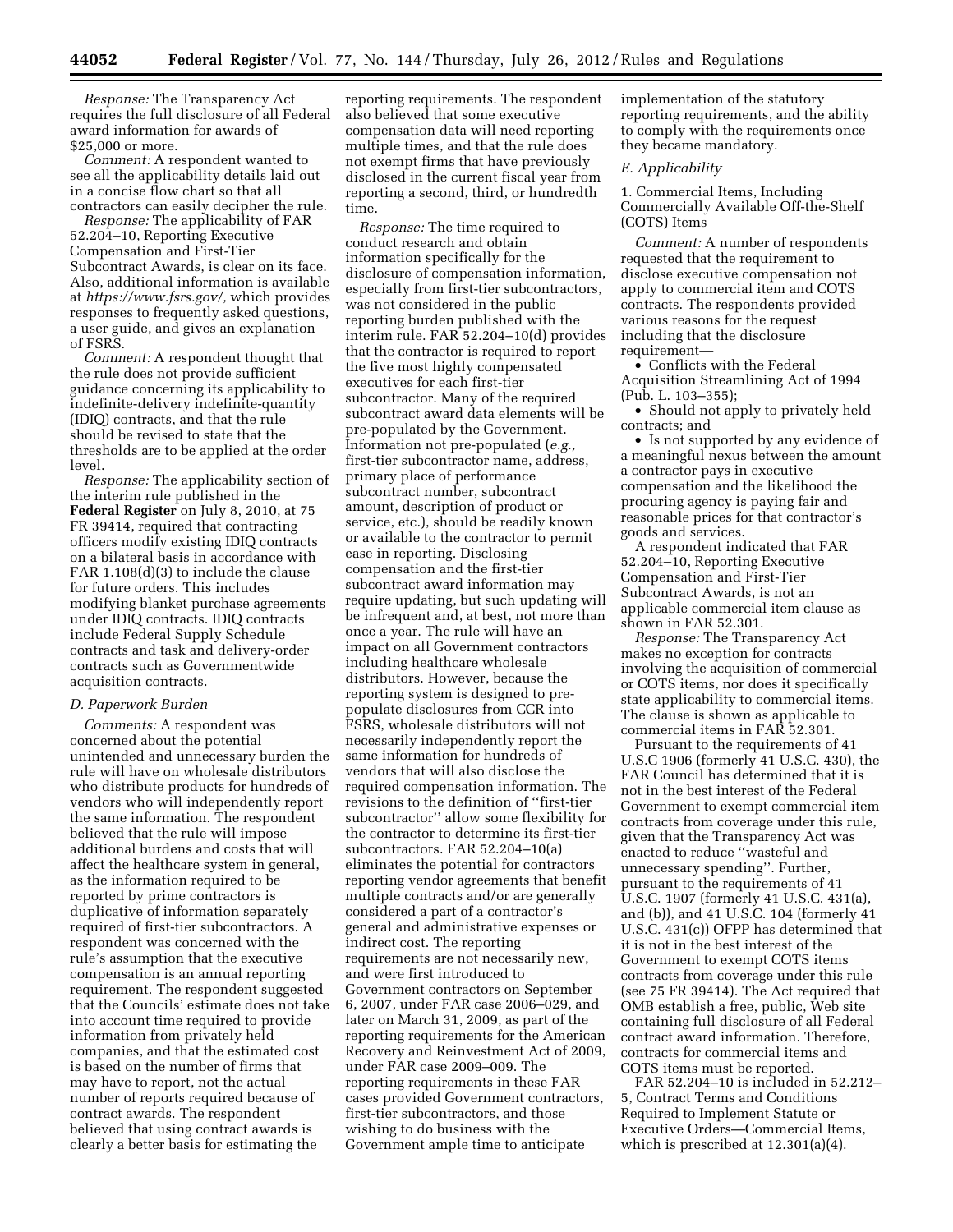*Comment:* A respondent believed that not exempting commercial items conflicts with the Council's prior interpretation of the Transparency Act. The respondent stated that when establishing the Transparency Act Pilot program (FAR Case 2006–029), the Councils added Transparency Act to the list of laws not applicable to commercial item contracts. The respondent felt that the interim rule should have explained this reversal.

*Response:* There were decisions made for the purposes of implementing the Pilot on a limited basis that did not establish permanent policy for the implementation of the Transparency Act.

#### 2. Outside the United States

*Comment:* Some respondents recommended that FAR clause 52.204– 10 should be inapplicable to contracts/ subcontracts that will be awarded to a company located outside the United States for performance that will take place entirely outside the United States, or for the contracting officer to exempt a class of subcontracts from the reporting requirement to ensure force protection of U.S. Government personnel outside the United States.

Other respondents questioned what can be done if a foreign contractor refuses to sign a modification to incorporate the required clause or foreign subcontractor refuses to comply. In the event that a contractor refuses to accept such a modification, will the contractor be ineligible for award of any work that uses Federal funds?

*Response:* The Transparency Act reporting requirements apply to all businesses, regardless of business size or ownership. If a business/contractor enters into a contract with the U.S. Government, then the business/ contractor is required to abide by the terms and conditions of the U.S. Government contract including this contract reporting requirement.

In the event that a contractor, foreign or otherwise, refuses to accept such a modification, and the contracting officer is unable to negotiate this modification, the contracting officer shall obtain approval at least one level above the contracting officer to negotiate an alternate resolution, as stated in the Applicability section of the preamble.

#### 3. Classified Contracts

*Comment:* A respondent stated that merely exempting classified contracts from this interim rule is, by itself, inadequate protection of our nation's security interests and needs. The respondent opined that the reporting requirement created by the

Transparency Act conflicts with the significant and ongoing efforts throughout the Government to protect sensitive but unclassified information. At a minimum, the respondent recommended that Transparency Act data reporting should exclude any contract that has restrictions on the disclosure of information to foreign nationals.

*Response:* Congress mandated that the information required by the Transparency Act be made publicly available. This requirement was published as part of the interim rule for comment on July 8, 2010 (75 FR 39414). There appears to be no conflict with the intent of the statute and any ongoing efforts throughout the Government to protect sensitive but unclassified information. Notably, much of the information required for reporting under this rule is already publically available.

## 4. Other Applicability

*Comment:* Some respondents questioned the applicability of the rule to commodity IDIQ contracts or firmfixed-price contracts that are awarded competitively without cost or pricing data.

*Response:* The Transparency Act did not make an exception to the reporting requirements for commodity IDIQ contracts (including GSA Schedule contracts), or firm-fixed price contracts that are awarded competitively without cost or pricing data.

### *F. Subcontract Award Data*

*Comment:* A respondent was concerned about the reporting of information, FAR 52.204–10(c)(1)(ix)  $(now(d)(2)(ix))$ , which requires the prime to report by prime contract number and order number. The respondent wanted to know if they should provide the subcontractor data not only by prime contract, but by prime contract task/delivery order, as well. A respondent stated that per FAR 52.204–  $10(c)(1)(xi)$  (now  $(d)(2)(xi)$ ), the contractor must provide first-tier subcontract information, including the funding agency name and code. Since many contracts are Governmentwide contract vehicles used by multiple funding agencies, and the respondent wanted to know if they are required to report by prime contract, by task/ delivery order, and funding entity as well.

*Response:* The clause requires the contractor, by the end of the month of award of a first-tier subcontract with a value of \$25,000 or more, to report information for the first-tier subcontract. Reporting of the information is required at whatever level the first-tier

subcontract is awarded. If the prime signs separate first-tier subcontracts with the same subcontractor valued at \$25,000 or more, at both the contract level and the order level, then the information should be reported at both the contract and order level, regardless of funding entity. The clause requires reporting of a separate subcontract number.

*Comment:* A respondent indicated that it is unfamiliar with the term ''Treasury Account Symbol'' used in FAR 52.204–10(c)(1)(xiii) (now (d)(2)(xiii)). The respondent questioned whether or not the Treasury Account Symbol is the fund cite.

*Response:* The Treasury Account Symbol reporting element will be prepopulated from FPDS. The fund cite is not captured at the FPDS level, or at FSRS.

*Comment:* A respondent stated that FAR 52.204–10(c)(1)(xiv) (now (d)(2)(xiv)) requires the North American Industry Classification System (NAICS) code of the prime contract. Furthermore, subparagraph  $(c)(1)(v)$  (now  $(d)(2)(v)$ ) requires a description of the product or services the subcontractor provides under the subcontract, and the NAICS of the prime contract would not necessarily be descriptive enough to provide complete information on the subcontract. The respondent noted that the narrative description alone without a standardized method for reporting the industry/products/services under the subcontract will make it difficult for large and small businesses and industry groups to use the data to find opportunities to perform as subcontractors.

*Response:* The purpose of the Act is to reduce ''wasteful and unnecessary spending'' by establishing a free, public, online database containing full disclosure of all Federal contract award information. In regard to business opportunities, the primary purpose of notices through the Governmentwide Point of Entry at *[http://](http://www.fedbizopps.gov) [www.fedbizopps.gov](http://www.fedbizopps.gov)* is to provide large and small businesses access to contracting opportunities.

*Comment:* A respondent recommended that the rule clarify that the required NAICS code is the code applicable to the prime contract rather than the NAICS code for the subcontract, which may differ.

*Response:* The NAICS code is prepopulated based on the input of the FPDS information for the contract award. The prime's NAICS code is used for reporting purposes.

*Comment:* One respondent recommends that every entity receiving Federal funds above some de minimus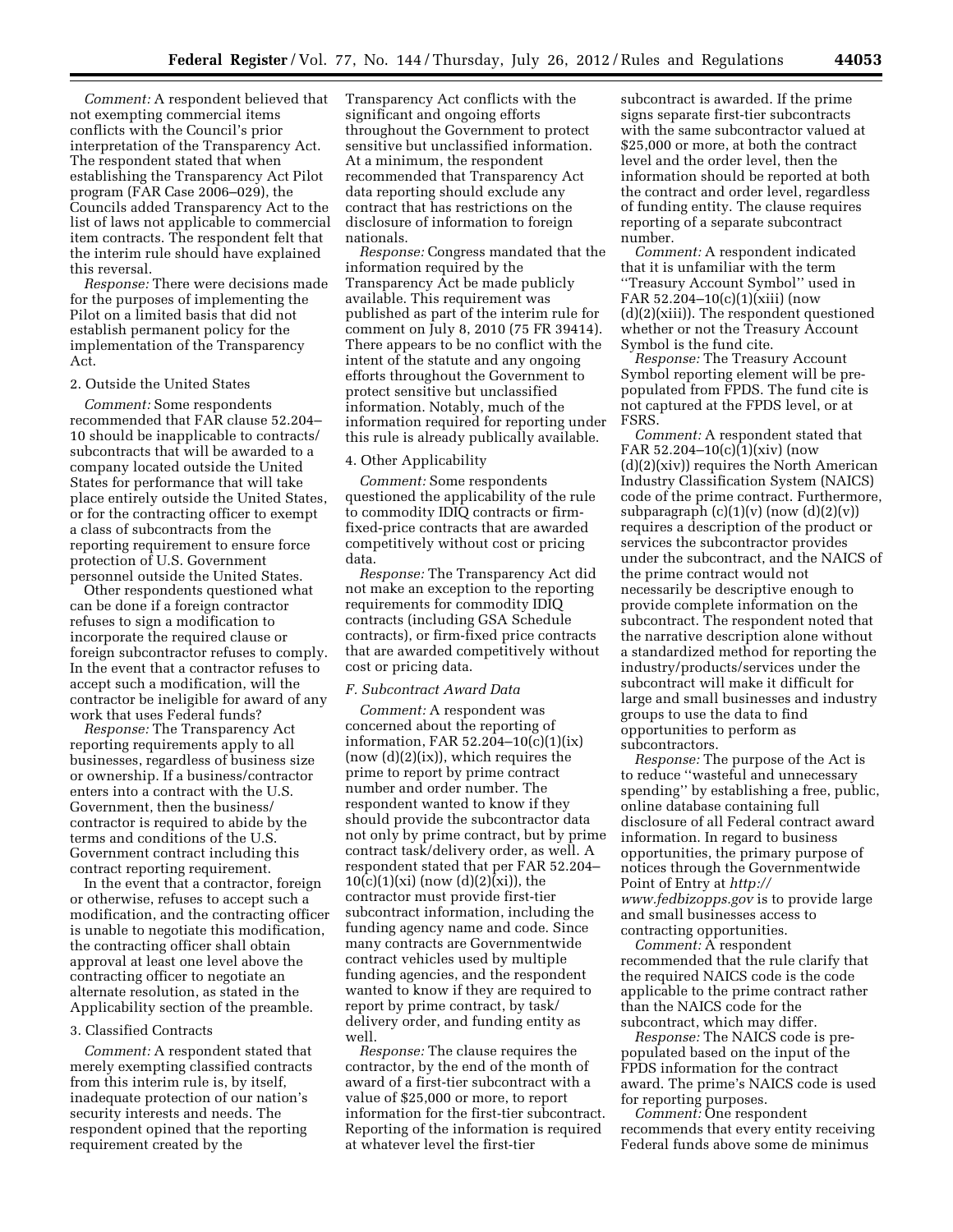amount, regardless of how many degrees removed from the prime contractor, report directly to a centralized Web site, giving the public a full picture of who is receiving Federal contracting dollars.

*Response:* Although the Transparency Act reporting requirements flow down to all subcontracts, regardless of tier, OMB Memorandum, ''Open Government Directive-Federal Spending Transparency,'' April 6, 2010, directed that the FAR be amended to limit the reporting of subcontract awards to the contractor's first-tier subcontractors.

*Comment:* Several respondents recommended that the rule be revised to identify what data, if any, in the reporting forms will be pre-populated by the Government and ensure that it is consistently available across the board. Inconsistent pre-population of data fields will greatly burden contractors in designing reports to support the reporting obligation. Another respondent suggested a way to reduce the administrative burden of compliance could include an assurance that all awarding agencies in the Government will provide the appropriate codes necessary for complete reporting, *e.g.* the awarding agency code, the funding agency code, and the Treasury account symbol.

*Response:* When contracting officers report the contract action to the FPDS in accordance with FAR subpart 4.6, certain data will then pre-populate from FPDS, to assist contractors in completing and submitting their reports. Information on the Web site at *[https://](https://www.fsrs.gov/documents/data_definitions_contracts.pdf) [www.fsrs.gov/documents/](https://www.fsrs.gov/documents/data_definitions_contracts.pdf)  data*\_*definitions*\_*[contracts.pdf](https://www.fsrs.gov/documents/data_definitions_contracts.pdf)* specifies which items are pre-populated. In addition, the rule has been revised to indicate that if data originating from FPDS is found to be in error when the contractor completes the subcontract report, the Government contracting officer is responsible for correcting that data in FPDS. However, the contractor is responsible for correcting all other information.

*Comment:* A respondent recommended that the rule at FAR 52.204–10(c)(1)(v) (now (d)(2)(v)) be revised to modify the reporting requirement to delete the words ''including the overall purpose and expected outcomes or results of the subcontract'' from the information that must be reported. Contractor procurement systems typically contain a brief description of the work required by the contract. The respondent further opined that if a contractor must manually supplement what is captured in its automated system, compliance with the reporting requirement on a

timely basis will be virtually impossible.

*Response:* The Government expects only a brief description of the requirement to comply with this reporting element. In addition, there is a capability in FSRS to allow contractors to connect their system directly to FSRS for electronic systemto-system reporting.

*Comment:* A respondent recommended that the rule be revised to modify the reporting requirement to avoid the release to the public of proprietary information, such as the aggregate value of all first-tier subcontracts issued under each prime contract. Some respondents stated that the disclosure of subcontracts conflicts with the Federal Trade Secrets Act, 18 U.S.C. 1905, with the FOIA exemption for trade secrets and privileged and confidential commercial, and financial information, 5 U.S.C. 552(b)(4), and with the intent of the Procurement Integrity Act, 41 U.S.C. 423 and implementing regulations at FAR 3.104– 4 and 24.202. Several respondents believed that there is no equivalent commercial practice by which such information is collected or reported internally.

*Response:* Congress mandated that the executive compensation of Government prime contractors and subcontractors be public information under the Transparency Act. The Transparency Act created an exception to the usual handling of contractor proprietary information. The FOIA exemption for contractor proprietary information does not forbid release of this information. The rule does not require the contractor to report any trade secrets, export controlled information, or proprietary information.

*Comment:* One respondent stated that double reporting under the Recovery Act and the Transparency Act is unnecessary. The respondent recommended that the Councils amend the rule to exempt contractors already reporting under the Recovery Act rules, which would reduce the burden without sacrificing transparency.

*Response:* Double reporting as required by the Recovery Act and Transparency Act may be necessary under certain circumstances. For American Recovery and Reinvestment Act (ARRA)-funded Federal contracts that are subject to the Transparency Act reporting requirements, the prime recipient will be required to report the ARRA-funded Federal contracts to both *FederalReporting.gov,* and FSRS if the contract so requires.

*Comment:* A respondent recommended that the follow-on

subcontract reporting requirement be amended to provide for a report whenever a modification increases the subcontract to a value of \$25,000 or more.

*Response:* The respondent's recommendation would increase the burden on the public and the Government. However, the Councils revised FAR 52.204–10 to state that the contractor shall not split or break down first-tier subcontract awards to a value less than \$25,000 to avoid the reporting requirements.

*Comment:* One respondent recommended clarification of the reporting responsibilities that apply to prime contractors versus first-tier subcontractors. Another respondent saw the interim rule as unreasonably placing the burden of ensuring subcontractor compliance on prime contractors, and recommends that the information is reported directly to the Government by first-tier subcontractors.

*Response:* The requirements in the clause apply to the prime contractor. The Federal Government has privity of contract only with the prime contractor. Therefore, the contractor will be held accountable for ensuring their subcontractors provide the necessary information for contract compliance. The prime contractor could encourage its first-tier subcontractor to register in CCR because information in FSRS is pre-populated from CCR. However, the prime contractor should also make the first-tier subcontractor aware that the same data will have to be completed (including criminal proceedings information for the Federal Awardee Performance and Integrity Information System (FAPIIS)), taxpayer identification number, and electronic funds transfer information, as any other registrant.

*Comment:* A respondent thought that the interim rule could force a prime contractor to breach the terms of a subcontract if the subcontract includes a requirement for nondisclosure agreements and/or ''release of information to the public''. The respondent recommended that the requirement to include the clause only be applied to new solicitations first issued at least 60 days after the effective date of any subsequently issued new rule, so that companies will be able to structure their business transactions with full knowledge of this disclosure requirement.

*Response:* The interim rule implements a statute. The statute was originally passed in 2006, and amended in 2008 to require reporting of executive compensation. There was a previous FAR case implementing the statute on a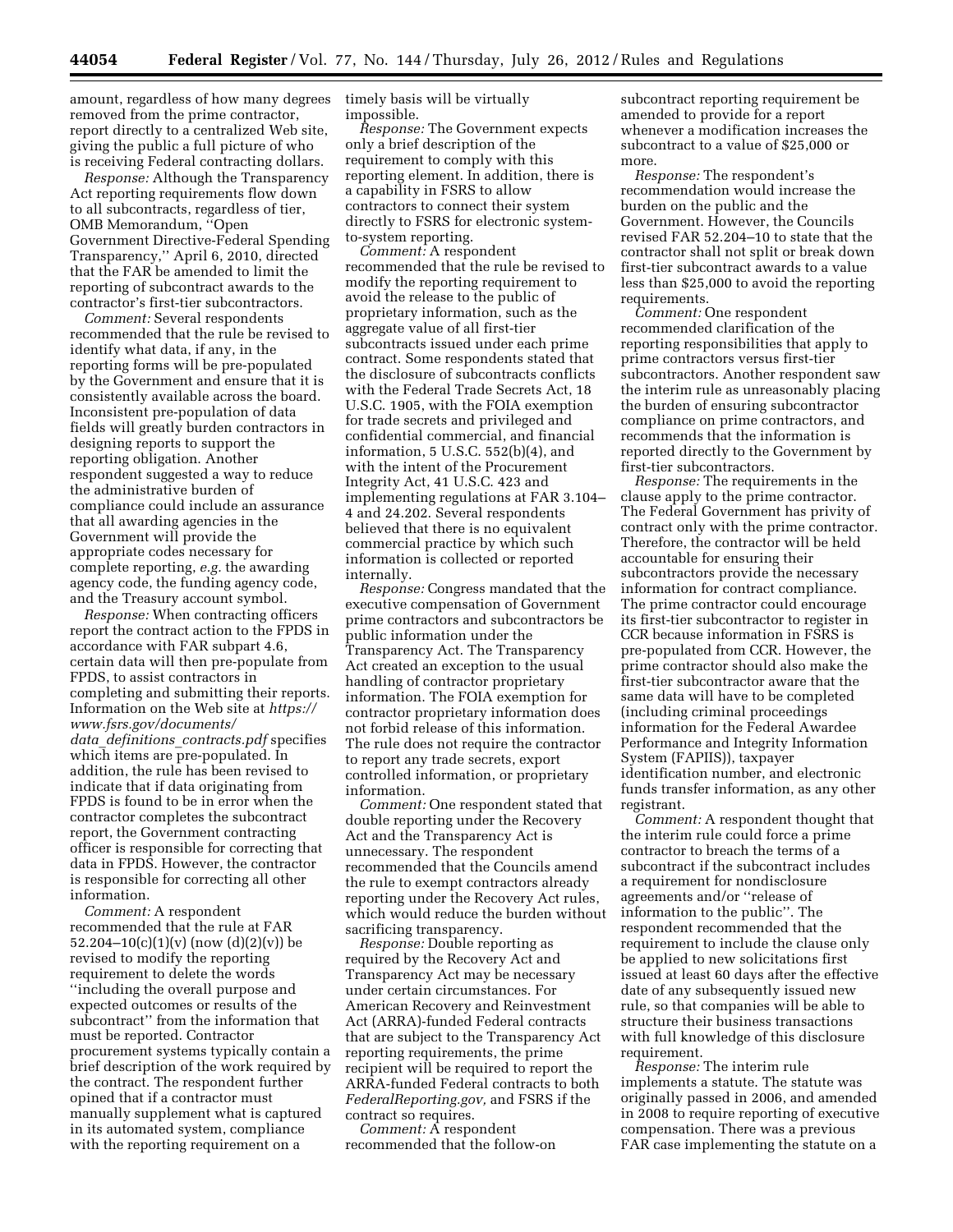pilot basis. There has been sufficient notice to the public of the requirements that would be implemented in this FAR case (2008–039). The clause as implemented included a phased-in approach to mitigate the impact on the contractor (*e.g.,* business arrangements between prime contractors and subcontractors).

*Comment:* Some respondents indicated that many reporting elements of the rule conflict with non-disclosure requirements in certain clauses (*e.g.,*  52.227–17(d), DFARS 252.204–7000, etc.). According to the respondents, most agencies require written contracting officer approval before disclosing to the public. The FAR rule must clarify if such preapproval requirement applies, and if it does, provide additional time to obtain such clearance prior to reporting, or provide that any limitation is over-ridden and no longer applicable.

*Response:* The majority of the information required for reporting in accordance with this rule is publicly available through other Government systems (*e.g.,* CCR, FPDS, etc.), and will be pre-populated by the Government. Information not pre-populated (*e.g.,*  first-tier subcontractor name, address, primary place of performance, subcontract number, subcontract amount, description of product or service, etc.), should not conflict with non-disclosure requirements appearing in agency contracts. However, contractors should consult with the contracting officer of the agency contract.

*Comment:* Two respondents recommended splitting the reporting requirement into two clauses, one for subcontractor reporting and the other for executive compensation.

*Response:* There is no need to separate the requirements into two clauses, because the requirements are related and the prescription for use of each clause would be the same. The Councils revised the clause to more clearly distinguish the prime contractor's requirements for reporting first-tier subcontractor information and reporting the names and total compensation of each of the five most highly compensated executives for the prime contractor's preceding completed fiscal year in CCR.

*Comment:* A respondent stated that public disclosure of subcontracts serves no useful purpose. The disclosure of subcontracts on a Government Web site implies the Government plays a role in the selection of subs. The requirement for the prime to list each sub's ''congressional district'' is pernicious, as it implies and invites politicization of the subcontractor selection process.

*Response:* The disclosure of subcontract information on a Government Web site and reporting the subcontractor's ''congressional district'' is required by the Transparency Act. Such disclosure does not imply a Government role in the selection of subcontractors. However, consent to subcontract is required by the Government in certain circumstances in accordance with FAR subpart 44.2.

*Comment:* A respondent suggested that a way to reduce the administrative burden of compliance is to automate the reporting process, through an XML upload, as was originally conceived and implemented under section 1512 of the American Recovery and Reinvestment Act.

*Response:* The FSRS reporting system currently has the capability for an XML upload. Details on this process are at *[https://www.fsrs.gov/resources.](https://www.fsrs.gov/resources)* 

*Comment:* A respondent suggested that a way to reduce the administrative burden of compliance would be to use a single deadline, such as the anniversary date of the prime award, for the annual update of subcontractor information, as opposed to an update annually from the issue date of each subcontract.

*Response:* FAR 52.204–10 has been revised to require reporting of the names and total compensation of each of the five most highly compensated executives of the first-tier subcontractor, for the first-tier subcontractor's preceding completed fiscal year, annually based on the prime contract award date.

*Comment:* A respondent was concerned about the potential penalties concerning violations of the reporting requirements, and how they will be assumed by or imposed on the prime contractor.

*Response:* Generally, the model for Federal contracts is that the Government will hold prime contractors responsible for performance, and prime contractors hold their subcontractors responsible for performance. Standard contractual remedies apply for failure to perform contractual requirements, as with any other contractual performance requirement in a Federal contract. In accordance with FAR 1.602–2, contracting officers are responsible for ensuring performance of all necessary actions for effective contracting, ensuring compliance with the terms of the contract, and ensuring that contractors receive impartial, fair, and equitable treatment.

#### *G. Impact on Small Businesses*

*Comment:* Several respondents were concerned that the rule puts small businesses and private companies at a competitive disadvantage. A respondent believed that this rule requires that small and private businesses divulge competitive and proprietary information to customers and competitors alike. According to the respondent, these mandatory disclosures and additional new administrative burdens will have a particularly adverse impact on small businesses. A respondent believed that the increased general, administrative, and overhead costs could make it difficult for smaller businesses to vie for Government contracts by reducing the overall competition pool in Government contracting. Another respondent questioned the purpose of the directive. Several respondents thought that the requirements are burdensome because small businesses, including first-tier subcontractors, are unaccustomed to such requirements and do not have infrastructure in place to comply.

*Response:* The requirements may have some potential impact on small privately held businesses; however, the public disclosure of executive compensation information implemented under this rule is statutory. There are exceptions which will eliminate some companies which would otherwise be covered, such as the 80 percent/\$25 million exception, the \$300,000 gross income exception, and the definition of "first-tier subcontract." Additionally, changes to the rule summarized at section III. of this preamble may lessen the burden on small businesses.

*Comment:* Given the unintended yet far-reaching effect the requirements may have upon similarly situated small businesses, a respondent encouraged the Councils to work closely with the Small Business Administration (SBA) in addressing such concerns, or consider the impact the executive compensation reporting requirements rule may have on small business and small business supply chains.

*Response:* During the FAR rulemaking process, the SBA and the Chief Counsel for Advocacy of the SBA (see Regulatory Flexibility Act, 5 U.S.C. 601, *et seq.*) are afforded an opportunity to review and comment on each FAR rule prior to publication, with the focus of limiting burden on small businesses as much as possible. The Councils consider the comments by SBA and the Chief Counsel for Advocacy of the SBA in the formulation of a FAR rule.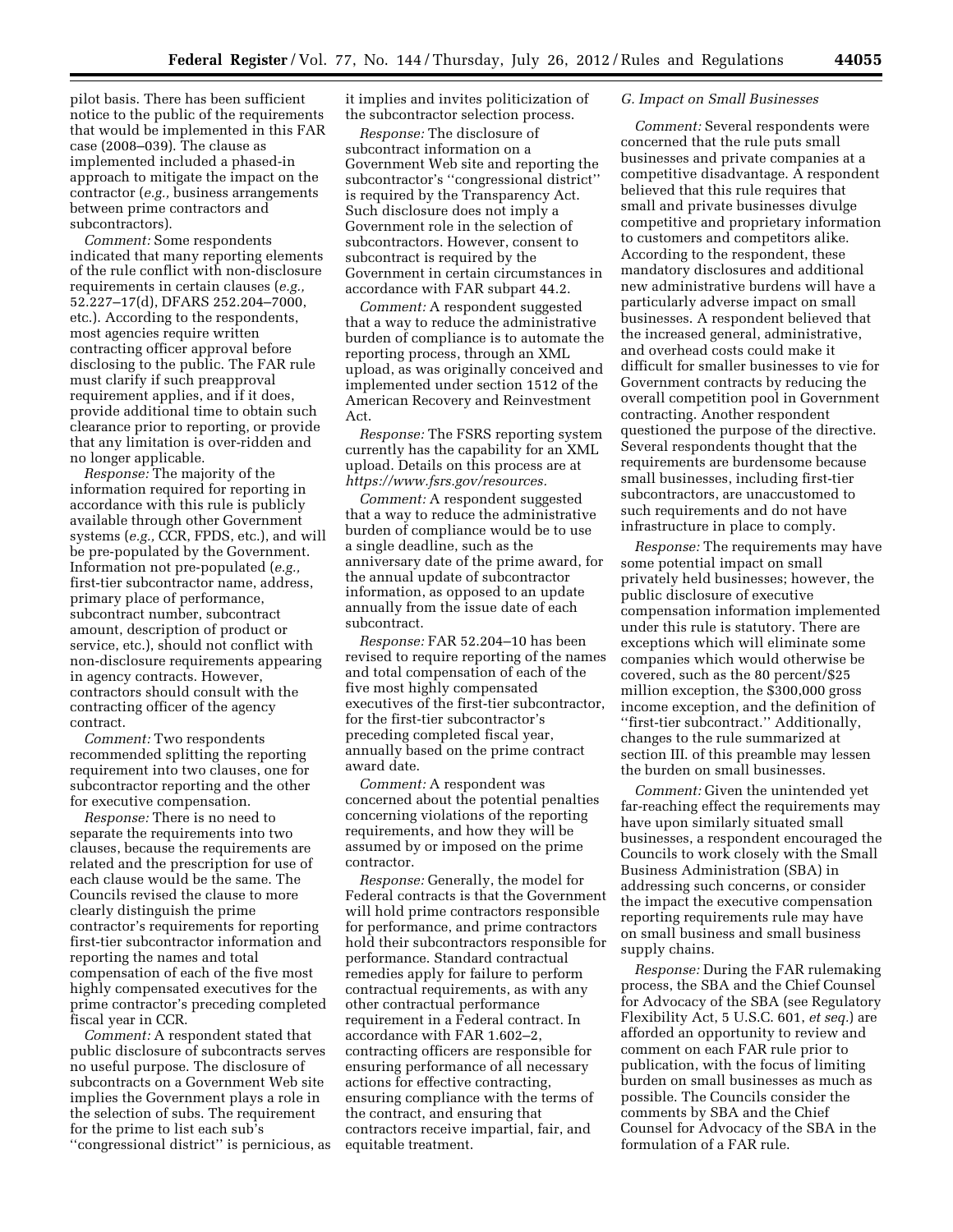### *H. Reporting System*

*Comment:* Several respondents expressed concerns about reporting in FSRS. A respondent was concerned that the FSRS system does not automatically notify contracting officers when a report is submitted for review. According to the respondent, with contracting personnel already overburdened, daily checking of the system will be time consuming. The respondent recommended adding an automatic notification process to FSRS. A respondent recommended the use of *Federalreporting.gov,* since contractors are already familiar with that system.

*Response:* FAR 4.1402 requires the agency to ensure that contractors comply with the reporting requirements of 52.204–10. This allows the agency maximum flexibility to establish the most efficient process to ensure compliance. Additionally, FSRS is not equipped to provide for an automatic notification. In regard to the recommendation to use *Federalreporting.gov,* the reporting requirements of the Transparency Act and the Recovery Act are separate and distinct requirements. Therefore, a decision was made not to use this system.

#### *I. Other Concerns About the Rule*

*Comment:* A number of respondents expressed concern that the rule is costly to the taxpayer and businesses, and questioned how the rule could accomplish the objective of deterring wasteful and unnecessary spending or empower the taxpayer with information that may be used to demand greater fiscal discipline from the executive and legislative branches of Government. The respondents were also concerned with the rule's overall impact on their practice of doing business with the Government.

*Response:* The requirements are statutory. The changes to the rule summarized at section III. of this preamble may lessen the burden on businesses.

*Comment:* A respondent believed that complete transparency requires the prime contractors to list their first-tier subcontracts when submitting their bid. The respondent believed the list of firsttier subcontractors needs to be made available to the taxpayers at the time of bid submission. Furthermore, according to the respondent, delaying the reporting of this information until a month after the award allows time for prime and subcontractors in the construction industry to participate in unethical practices.

*Response:* The Transparency Act, which is the impetus for the rule,

contains no requirement for bid information to be made available to the public unless an award is made.

*Comment:* A respondent believed since the majority of first-tier subcontractors in the health care industry are also prime contractors, they should not have to supply the same information multiple times. The respondent believed that is unduly burdensome for multiple distributers to gather and submit information identical to that which the Government has already received directly from that source. To the extent that the data is not already being collected under the Act, the respondent would incur the costs to provide the needed information.

*Response:* The Transparency Act may unavoidably require some duplicate data collection. The rule has been revised to the extent possible, in response to public comments, to lessen the burden on contractors. The revisions are summarized later in this preamble. There are also exceptions which will eliminate some companies, which would otherwise be covered, such as the 80 percent/\$25 million exception and the \$300,000 gross income exception.

*Comment:* A respondent believed that the preamble to the interim rule was incorrect in stating that FAR clause 52.204–10 flows down to subcontracts. Inclusion of this clause in subcontracts would result in flowing down the subcontract reporting requirement to the second-tier of subcontractors. The respondent felt that the preamble should clarify that the only part of the clause which 'flows' down is the requirement to report executive compensation.

*Response:* The interim rule preamble stated that OMB directed that the FAR be amended to initiate subcontract award reporting under the Transparency Act. However, OMB Memorandum, ''Open Government Directive-Federal Spending Transparency,'' April 6, 2010, limited the subcontract reporting only to first-tier subcontracts.

*Comment:* A respondent believed that the final FAR rule should allow contracts awarded under the interim rule to be modified, without consideration, to incorporate the final rule. The respondent believed that this will be less burdensome on the contractors than having two different reporting schemes.

*Response:* The Applicability section of this preamble provides the direction for modifying existing contracts. This should avoid having two different reporting schemes.

*Comment:* A respondent believed that the reporting requirements should be extended beyond the first-tier of

subcontracts to fully realize transparency in Government contracting.

*Response:* Extending the reporting requirements beyond the first-tier would significantly increase the burden on subcontractors. OMB directed the implementation of the Transparency Act at the first-tier subcontract level.

### **III. Summary of FAR Changes**

This FAR rule revises 2.101, subpart 4.14, 52.204–7 and 52.204–10 for Transparency Act reporting requirements. A summary of the FAR changes are as follows:

#### *A. FAR 2.101*

 $\circ$  Clarifies that prime contractors must enter Transparency Act data when registering in CCR.

### *B. FAR Subpart 4.14*

 $\circ$  Revises 4.1401 of the rule for consistency with the statute which exempts ''classified information,'' not ''classified contracts''. The Councils have deleted the exception for ''individuals'', which is not used in the statute for contracts. These changes are required to ensure consistency with the implementation of the statute. The paragraph regarding the phase-in schedule was deleted since all phase-in dates have passed, and this final rule is after that period.

Revises 4.1402(b) to clarify the responsibility for correcting any prepopulated data in FSRS.

 $\overline{\circ}$  Revises 4.1403 to remove the exception for inserting the clause in classified solicitations and contracts, or solicitations or contracts with individuals. However, the Councils added that the clause is not prescribed for contracts that are not required to be reported in the FPDS.

#### *C. FAR 52.204–7*

 $\circ$  Revises FAR 52.204-7, Central Contractor Registration, to conform to the change at FAR 2.101.

#### *D. FAR 52.204–10*

 $\circ$  Revises the definition of "first-tier subcontract'' to allow contractors greater flexibility to determine their first-tier subcontractors.

 $\circ$  Adds a definition of "month of award''.

 $\circ$  Adds a paragraph to remind contractors that nothing in this clause requires the disclosure of classified information.

 $\circ$  Moves text previously at FAR 52.204–10(c)(2) to FAR 52.204–10(d)(1) to ensure the prime contractor's reporting requirements of its executive compensation are discussed in the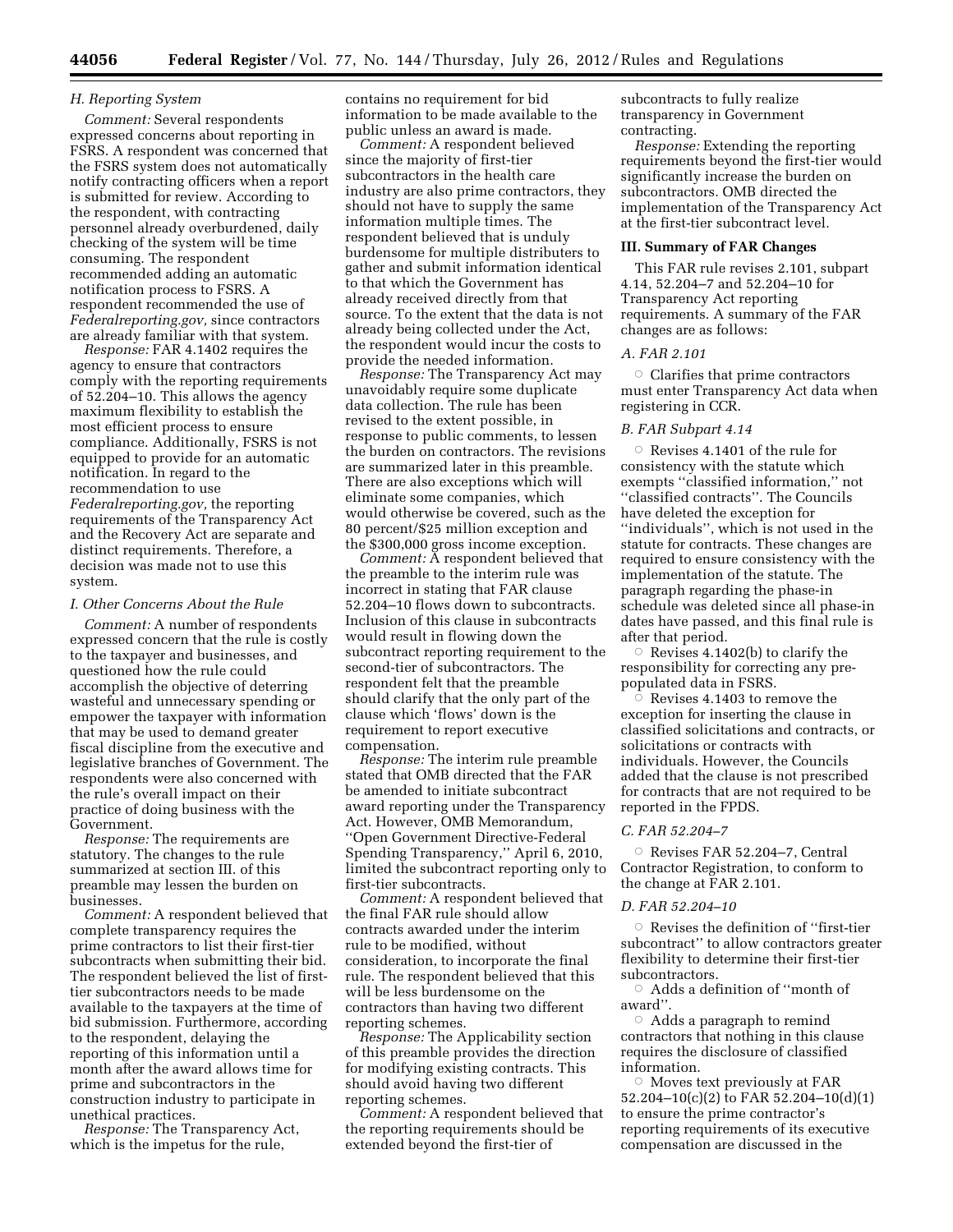clause before the reporting requirements for the first-tier subcontract. In addition, FAR  $52.204-10(d)(1)$  includes a change to conform to the change made at FAR 52.204–7. The prime contractor is required to report its executive compensation in the CCR database as a part of its annual registration requirement in the CCR.

 $\overline{\circ}$  Clarifies the 80 percent and \$25 million language now at FAR 52.204–  $10(d)(1)(i)$  and  $(d)(3)(i)$  by adding wording derived from the statute: ''and other forms of Federal financial assistance.''

 $\circ$  Adds FAR 52.204–10(e) to state that the contractor shall not split or break down first-tier subcontract awards to a value less than \$25,000 to avoid the first-tier subcontract reporting requirements.

 $\overline{\circ}$  Adds FAR 52.204–10(f), to state that the contractor is required to report information on a first-tier subcontract when the subcontract is awarded. However, continued reporting on the same subcontract is not required unless one of the reported data elements changes during the performance of the subcontract. The Contractor is not required to make further reports after the first-tier subcontract expires. FAR 52.204–10(f) requirements replace and clarify a parenthetical requirement in the interim rule at FAR 52.204–10(c)(1) for the contractor to report on any modification to the first-tier subcontract that changed previously reported data.

Æ Relocates text previously at paragraph 52.204–10(d) to paragraph 52.204–10(g).

 $\circ$  Deletes reference to a phase-in schedule previously at 52.204–10(e), since the phase-in schedule has been completed.

 $\circ$  Adds a paragraph (h) to clarify responsibility for correcting incorrect data.

### **IV. Executive Orders 12866 and 13563**

Executive Orders (E.O.s) 12866 and 13563 direct agencies to assess all costs and benefits of available regulatory alternatives and, if regulation is necessary, to select regulatory approaches that maximize net benefits (including potential economic, environmental, public health and safety effects, distributive impacts, and equity). E.O. 13563 emphasizes the importance of quantifying both costs and benefits, of reducing costs, of harmonizing rules, and of promoting flexibility. This is a significant regulatory action and, therefore, was subject to review under Section 6(b) of E.O. 12866, Regulatory Planning and Review, dated September 30, 1993. This rule is not a major rule under 5 U.S.C. 804.

## **V. Regulatory Flexibility Act**

DoD, GSA, and NASA prepared a Final Regulatory Flexibility Analysis (FRFA) consistent with 5 U.S.C. 604, *et seq.* The FRFA is summarized as follows:

The Transparency Act was enacted to reduce ''wasteful and unnecessary spending'' by requiring that OMB establish a free, public, online database containing full disclosure of all Federal contract award information. The objective of the rule is to empower the American taxpayer with information that may be used to demand greater fiscal discipline from both executive and legislative branches of Government. According to the sponsors of the Transparency Act, the new database will deter ''wasteful and unnecessary'' spending, since Government officials will be less likely to earmark funds for special projects if they know the public could identify how much money was awarded to which organizations, and for what purposes.

Comments were received that indicated the rule would impact small businesses. The comments covered a number of issues including: The rule disproportionately damages the competitive position of small and medium-sized contractors, and the increased general, administrative, overhead costs could make it difficult for smaller businesses to vie for Government contracts. Other issues are cited in this preamble.

The responses in the preamble point out a number of aspects of the rule that may lessen the impact of the rule on small businesses, including: The lessons learned from issuance of FAR case 2006–029, familiarization from the Recovery Act reporting rule, the exceptions in the rule that exclude some contractors, the revisions to the rule listed in section III. of this preamble, and prepopulation of data in FSRS from other Government systems.

The rule applies to all contracts and subcontracts, of \$25,000 or more. The clause does not require the disclosure of classified information. The rule requires contractors to report first-tier subcontract award information and annually report the contractor's and first-tier subcontractors' five most highly compensated executives for the contractor and subcontractor's preceding completed fiscal year. To arrive at an estimate of the number of small businesses to which the rule would apply, the Councils queried the FDPS for  $\overrightarrow{FY}$  10 contract award information. DoD, NASA and GSA believe 233,623 is a reasonable estimate of the total number of small businesses, both as prime and first-tier subcontractors to whom the rule will apply.

The rule applies to all, regardless of business size or ownership. The professional skills necessary for the preparation of the report would probably be a company officer or division manager or a company subcontract administrator.

DoD, NASA and GSA considered a number of alternatives that may have lessened the impact on small businesses, but the

alternatives would have prevented the full disclosure of all Federal award information for awards of \$25,000 or more, as required by the Transparency Act. One alternative of excluding small businesses entirely from the rule would not be feasible, given the objectives of the rule.

Interested parties may obtain a copy of the FRFA from the Regulatory Secretariat. The Regulatory Secretariat has submitted a copy of the FRFA to the Chief Counsel for Advocacy of the Small Business Administration.

### **VI. Paperwork Reduction Act**

The Paperwork Reduction Act (44 U.S.C. chapter 35) applies because this final rule contains information collection requirements. OMB has cleared this information collection requirement under OMB Control Number 9000–0177, titled: Reporting Executive Compensation and First-tier Subcontract Awards in the amount of 75,117 burden hours. Comments on the interim rule as well as the information collection requirement were received and considered in the revisions to both the rule and the collection. DoD, GSA, and NASA published in the **Federal Register** at 77 FR 22766 on April 17, 2012 a revised paperwork burden analysis by increasing the total overall public burden, as a result of analysis of the public comments received. In addition, analysis of public burden comments and changes required to the rule is summarized in this preamble in section II, Discussion and Analysis, under various comment categories, but especially comment category D.

## **List of Subjects in 48 CFR Parts 1, 2, 4, and 52**

Government procurement.

Dated: July 16, 2012.

#### **Laura Auletta,**

*Director, Office of Governmentwide Acquisition Policy, Office of Acquisition Policy, Office of Governmentwide Policy.* 

## **Interim Rule Adopted as Final With Changes**

Accordingly, the interim rule amending 48 CFR parts 4, 12, 42, and 52, which was published in the **Federal Register** at 75 FR 39414 on July 8, 2010, is adopted as final with the following changes:

■ 1. The authority citation for 48 CFR parts 1, 2, 4, and 52 is revised to read as follows:

**Authority:** 40 U.S.C. 121(c); 10 U.S.C. chapter 137; and 51 U.S.C. 20113.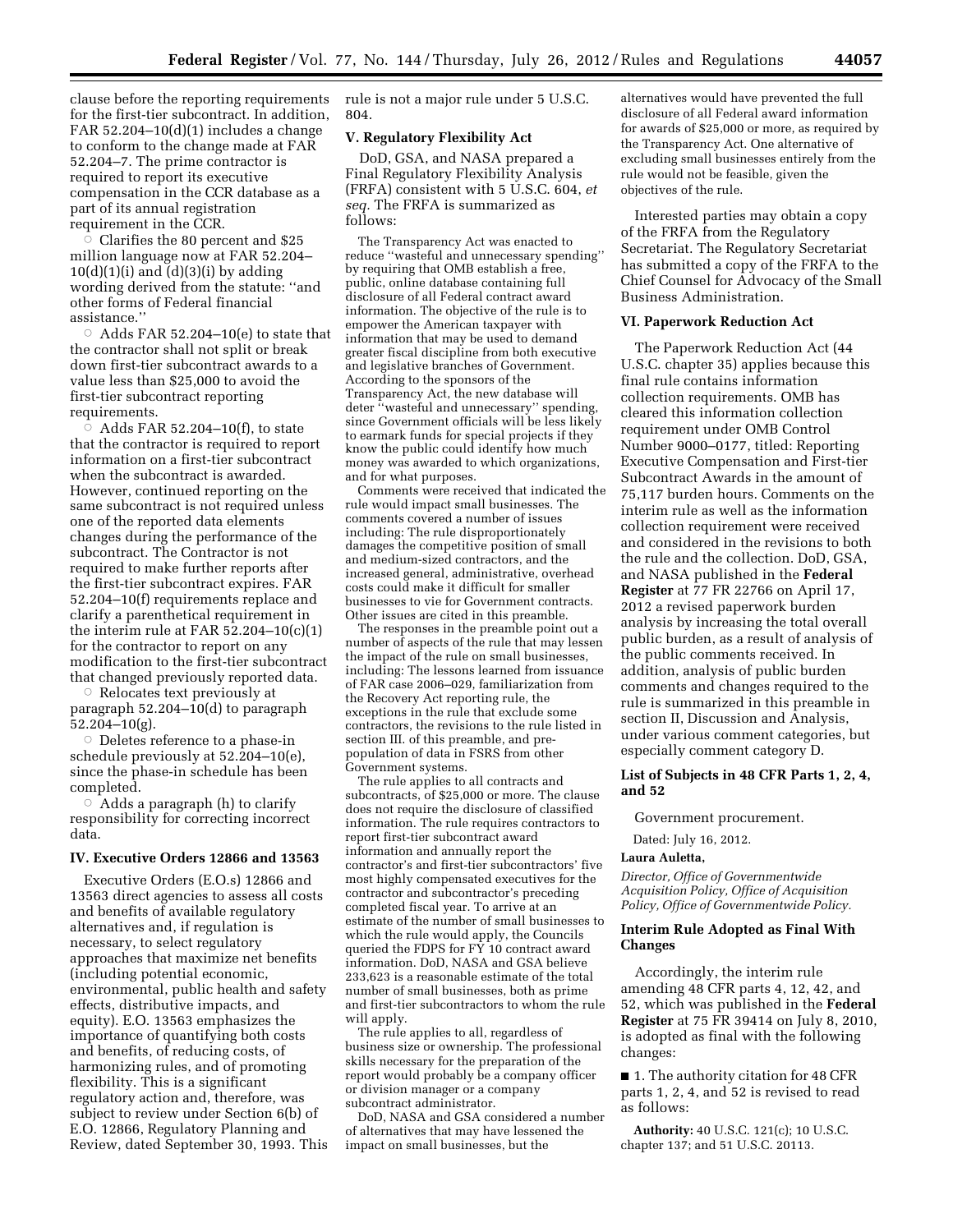### **PART 1—FEDERAL ACQUISTION REGULATIONS SYSTEM**

#### **1.106 [Amended]**

■ 2. Amend section 1.106 in the table following the introductory text, by adding in numerical sequence, FAR segment ''4.14'' and its corresponding OMB Control Number ''9000–0177'', and FAR segment ''52.204–10'' and its corresponding OMB Control Number ''9000–0177''.

## **PART 2—DEFINITIONS OF WORDS AND TERMS**

■ 3. Amend section 2.101, in paragraph (b)(2), in the definition ''Registered in the CCR database'' by revising paragraph (1) to read as follows:

#### **2.101 Definitions.**

\* \* \* \* \*

- (b) \* \* \*
- $(2)^{\ast}$  \* \*

*Registered in the CCR database* \* \* \* (1) The contractor has entered all mandatory information, including the DUNS number or the DUNS+4 number, as well as data required by the Federal Funding Accountability and Transparency Act of 2006 (see subpart 4.14), into the CCR database; and

\* \* \* \* \*

## **PART 4—ADMINSTRATIVE MATTERS**

■ 4. Revise section 4.1401 to read as follows:

#### **4.1401 Applicability.**

(a) This subpart applies to all contracts with a value of \$25,000 or more. Nothing in this subpart requires the disclosure of classified information.

(b) Reporting of subcontract information will be limited to the firsttier subcontractor.

■ 5. Amend section 4.1402 by revising paragraph (b); and removing from paragraph (d) ''52.204–10(d)'' and adding ''52.204–10(g)'' in its place.

The revised text reads as follows:

#### **4.1402 Procedures.**  \* \* \* \* \*

(b) When contracting officers report the contract action to the Federal Procurement Data System (FPDS) in accordance with FAR subpart 4.6, certain data will then pre-populate from FPDS, to assist contractors in completing and submitting their reports. If data originating from FPDS is found by the contractor to be in error when the contractor completes the subcontract report, the contractor should notify the Government contracting officer, who is responsible for correcting the data in FPDS. Contracts reported using the

generic DUNS number allowed at FAR 4.605(b)(2) will interfere with the contractor's ability to comply with this reporting requirement, because the data will not pre-populate from FPDS.<br> $*$  \* \* \* \* \* \* \* \* \* \* \*

■ 6. Revise section 4.1403 to read as follows:

#### **4.1403 Contract clause.**

(a) The contracting officer shall insert the clause at 52.204–10, Reporting Executive Compensation and First-Tier Subcontract Awards, in all solicitations and contracts of \$25,000 or more.

(b) The clause is not prescribed for contracts that are not required to be reported in the Federal Procurement Data System (FPDS) (see subpart 4.6).

## **PART 52—SOLICITATION PROVISIONS AND CONTRACT CLAUSES**

 $\blacksquare$  7. Amend section 52.204-7 by-

■ a. Revising the date of the clause; and

■ b. In paragraph (a), in the definition ''Registered in the CCR database''

revising paragraph (1) to read as follows:

# **52.204–7 Central Contractor Registration.**

### **Central Contractor Registration (Aug 2012)**

(a) *Definitions.* \* \* \* *Registered in the CCR database* \* \* \*

\* \* \* \* \*

(1) The Contractor has entered all mandatory information, including the DUNS number or the DUNS+4 number, as well as data required by the Federal Funding Accountability and Transparency Act of 2006 (see subpart 4.14), into the CCR database; and \* \* \* \* \*

■ 8. Revise section 52.204–10 to read as follows:

#### **52.204–10 Reporting Executive Compensation and First-Tier Subcontract Awards.**

As prescribed in 4.1403(a), insert the following clause:

#### **Reporting Executive Compensation and First-Tier Subcontract Awards (AUG 2012)**

(a) *Definitions.* As used in this clause: *Executive* means officers, managing partners, or any other employees in management positions.

*First-tier subcontract* means a subcontract awarded directly by the Contractor for the purpose of acquiring supplies or services (including construction) for performance of a prime contract. It does not include the Contractor's supplier agreements with vendors, such as long-term arrangements for materials or supplies that benefit multiple contracts and/or the costs of which are normally applied to a Contractor's general and administrative expenses or indirect costs.

*Month of award* means the month in which a contract is signed by the Contracting Officer or the month in which a first-tier subcontract is signed by the Contractor.

*Total compensation* means the cash and noncash dollar value earned by the executive during the Contractor's preceding fiscal year and includes the following (for more information see 17 CFR 229.402(c)(2)):

(1) *Salary and bonus.* 

(2) *Awards of stock, stock options, and stock appreciation rights.* Use the dollar amount recognized for financial statement reporting purposes with respect to the fiscal year in accordance with the Financial Accounting Standards Board's Accounting Standards Codification (FASB ASC) 718, Compensation-Stock Compensation.

(3) *Earnings for services under non-equity incentive plans.* This does not include group life, health, hospitalization or medical reimbursement plans that do not discriminate in favor of executives, and are available generally to all salaried employees.

(4) *Change in pension value.* This is the change in present value of defined benefit and actuarial pension plans.

(5) *Above-market earnings on deferred compensation which is not tax-qualified.* 

(6) Other compensation, if the aggregate value of all such other compensation (*e.g.,*  severance, termination payments, value of life insurance paid on behalf of the employee, perquisites or property) for the executive exceeds \$10,000.

(b) Section 2(d)(2) of the Federal Funding Accountability and Transparency Act of 2006 (Pub. L. 109–282), as amended by section 6202 of the Government Funding Transparency Act of 2008 (Pub. L. 110–252), requires the Contractor to report information on subcontract awards. The law requires all reported information be made public, therefore, the Contractor is responsible for notifying its subcontractors that the required information will be made public.

(c) Nothing in this clause requires the disclosure of classified information.

(d)(1) *Executive compensation of the prime contractor.* As a part of its annual registration requirement in the Central Contractor Registration (CCR) database (FAR clause 52.204–7), the Contractor shall report the names and total compensation of each of the five most highly compensated executives for its preceding completed fiscal year, if—

(i) In the Contractor's preceding fiscal year, the Contractor received—

(A) 80 percent or more of its annual gross revenues from Federal contracts (and subcontracts), loans, grants (and subgrants), cooperative agreements, and other forms of Federal financial assistance; and

(B) \$25,000,000 or more in annual gross revenues from Federal contracts (and subcontracts), loans, grants (and subgrants), cooperative agreements, and other forms of Federal financial assistance; and

(ii) The public does not have access to information about the compensation of the executives through periodic reports filed under section 13(a) or 15(d) of the Securities Exchange Act of 1934 (15 U.S.C. 78m(a), 78o(d)) or section 6104 of the Internal Revenue Code of 1986. (To determine if the public has access to the compensation information, see the U.S. Security and Exchange Commission total compensation filings at *[http://www.sec.gov/answers/](http://www.sec.gov/answers/execomp.htm) [execomp.htm.\).](http://www.sec.gov/answers/execomp.htm)*